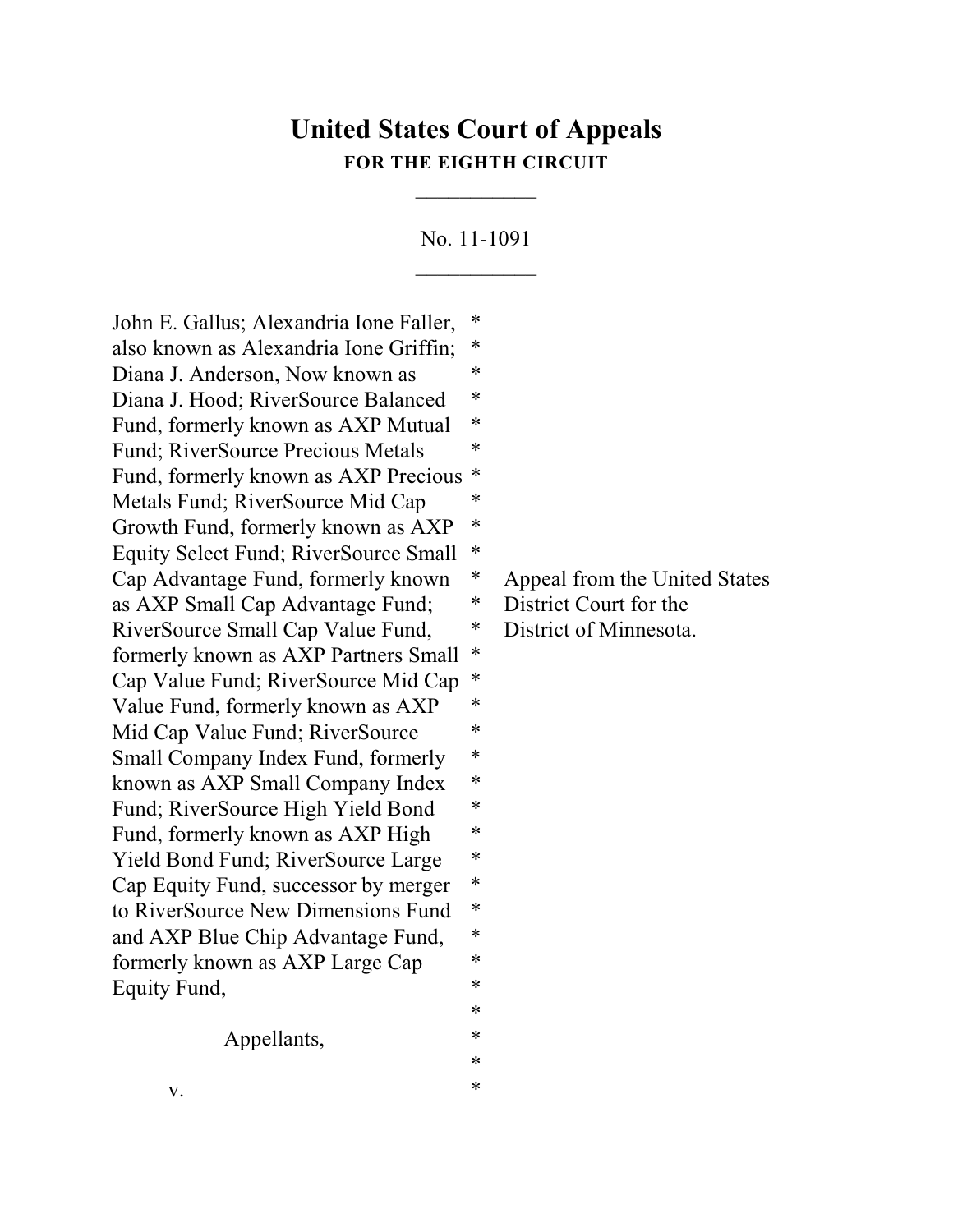Ameriprise Financial, Inc., formerly  $*$ known as American Express Financial \* Corporation; Columbia Management \* Investment Advisors, LLC; Ameriprise \* Financial Services, Inc., formerly known\* as American Express Financial \* Advisors, Inc., \*

Appellees.  $*$ 

Submitted: November 17, 2011 Filed: March 30, 2012

 $\overline{\phantom{a}}$ 

 $\frac{1}{2}$ 

 $\overline{\phantom{a}}$ 

Before WOLLMAN, MURPHY, and BENTON, Circuit Judges.

WOLLMAN, Circuit Judge.

This appeal requires us to reconsider whether the mutual fund shareholder plaintiffs have set forth sufficient evidence to survive summary judgment on their claim that the mutual fund adviser defendants breached the "fiduciary duty with respect to the receipt of compensation for services" that is imposed by § 36(b) of the Investment Company Act of 1940 (ICA), 15 U.S.C. § 80(a)-35(b). In light of the United States Supreme Court's decision in Jones v. Harris Associates L.P., 130 S. Ct. 1418 (2010), we conclude that the plaintiffs have not met their burden, and thus we affirm the district court's<sup>1</sup> grant of summary judgment in favor of the defendants.

<sup>&</sup>lt;sup>1</sup>The Honorable Donovan W. Frank, United States District Judge for the District of Minnesota.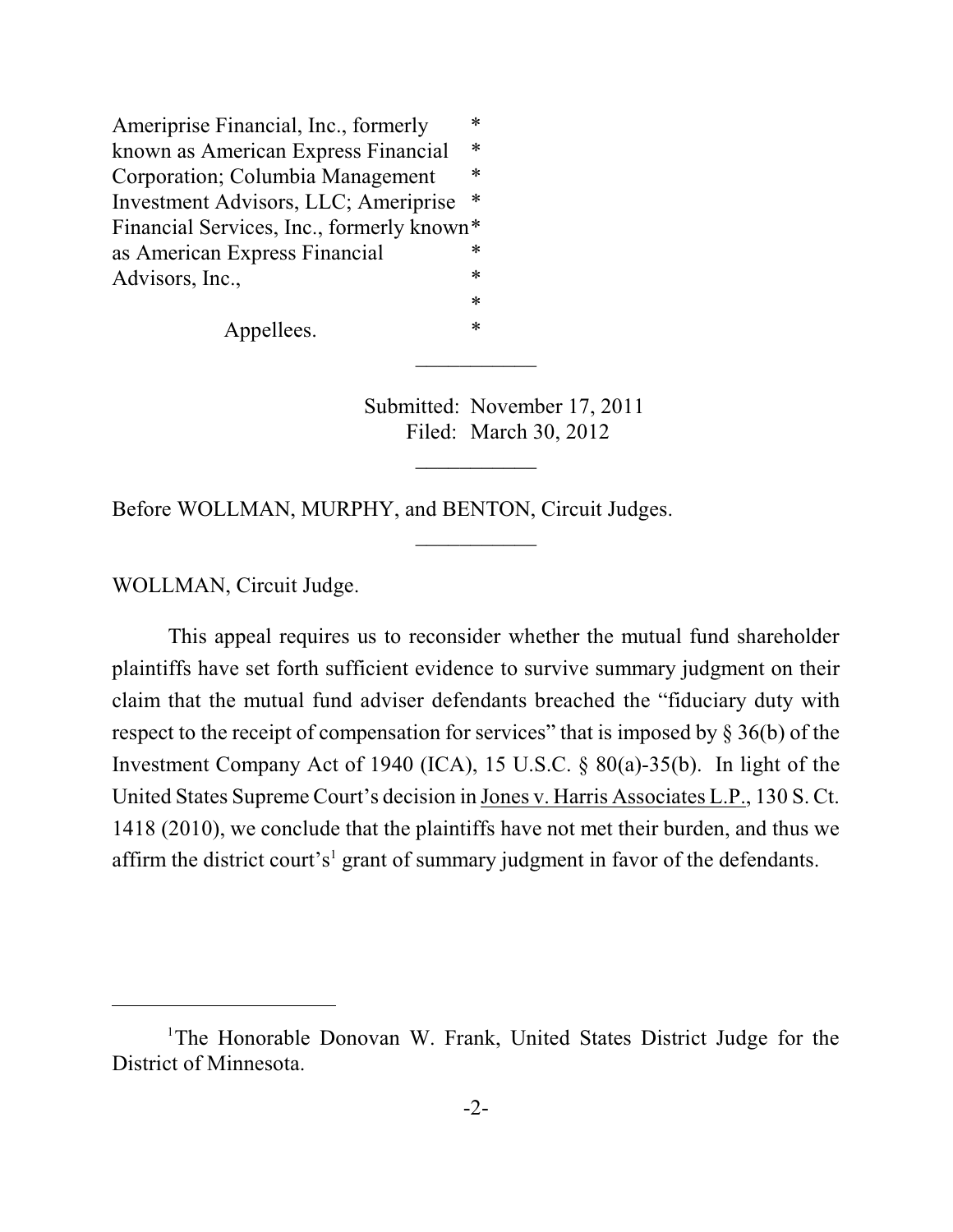The factual background is fully set forth in our prior panel decision, Gallus v. Ameriprise Financial, Inc., 561 F.3d 816 (8th Cir. 2009). The plaintiffs are shareholders of nine mutual funds (the Funds) that are registered investment companies under the ICA. The Funds are managed and distributed by affiliates of the defendants (collectively, Ameriprise). The complaint alleged that Ameriprise breached its fiduciary duty under  $\S 36(b)$  of the ICA. Section 36(b) places the burden of proving a breach of fiduciary duty on the plaintiff and further provides, in part:

[T]he investment adviser of a registered investment company shall be deemed to have a fiduciary duty with respect to the receipt of compensation for services, or of payments of a material nature, paid by such registered investment company or by the security holders thereof, to such investment adviser or affiliated person of such investment adviser.

15 U.S.C. § 80(a)-35(b). We summarized the plaintiffs claims as follows: (1) the fee negotiation was flawed because it was based on external factors—namely the fee agreements of similar mutual funds in the market; (2) Ameriprise provided comparable advisory services to institutional, non-fiduciary clients at substantially lower fees than it charged the plaintiffs; and (3) Ameriprise misled the Fund's board of directors (the Board) about its arrangements with non-fiduciary clients to prevent the Board fromquestioning the higher fees charged to the plaintiffs. Gallus, 561 F.3d at 818.

In its first decision, the district court granted summary judgment in favor of Ameriprise, holding that the plaintiffs failed to set forth a genuine issue of material fact that the fees Ameriprise charged "were so disproportionately large that they bear no reasonable relationship to the services rendered and could not have been the product of arm's-length bargaining." D. Ct. Order of July 10, 2007, at 20. In doing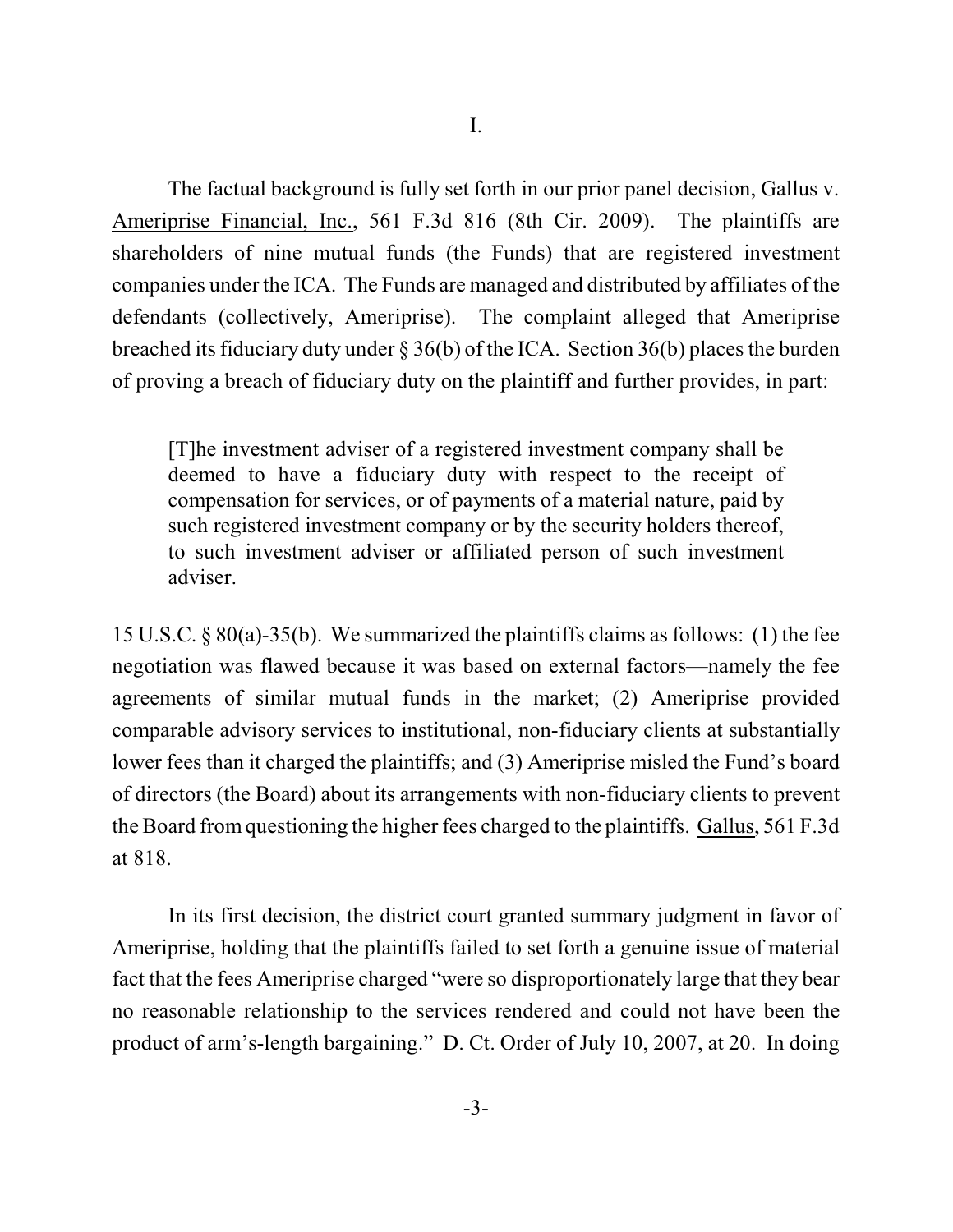so, the district court applied the standard set forth in Gartenberg v. Merrill Lynch Asset Management, Inc., 694 F.2d 923 (2d Cir. 1982), and considered the factors enumerated therein.<sup>2</sup>

We reversed. We concluded that although "the Gartenberg factors provide a useful framework for resolving claims of excessive fees," excessive fees were not the only way in which a fund adviser can breach its fiduciary duties. Gallus, 561 F.3d at 822. We held that § 36(b) "impose[d] on advisers a duty to be honest and transparent throughout the negotiation process." Id. at 823. Accordingly, we concluded,

[T]he district court erred in holding that no  $\S$  36(b) violation occurred simply because Ameriprise's fee passed muster under the Gartenberg standard. Although the district court properly applied the Gartenberg factors for the limited purpose of determining whether the fee itself constituted a breach of fiduciary duty, it erred in rejecting a comparison between the fees charged to Ameriprise's institutional clients and its mutual fund clients.

Id. Moreover, we instructed the district court to determine "whether Ameriprise purposefully omitted, disguised, or obfuscated information that it presented to the Board about the fee discrepancy between different types of clients." Id. at 824. Ameriprise petitioned for a writ of certiorari.

 $2^2$ To determine whether the fee "represents a charge within the range of what would have been negotiated at arm's-length in light of all the surrounding circumstances," the Gartenberg court set forth a number of non-exclusive factors: (1) the nature and quality of the services provided by the adviser; (2) the profitability of the mutual fund to the adviser; (3) the extent to which "fall-out" benefits inured to the adviser; (4) economies of scale realized by the adviser; (5) fee structures of comparable funds; and (6) the independence and conscientiousness of the board of directors. 694 F.2d at 928-32.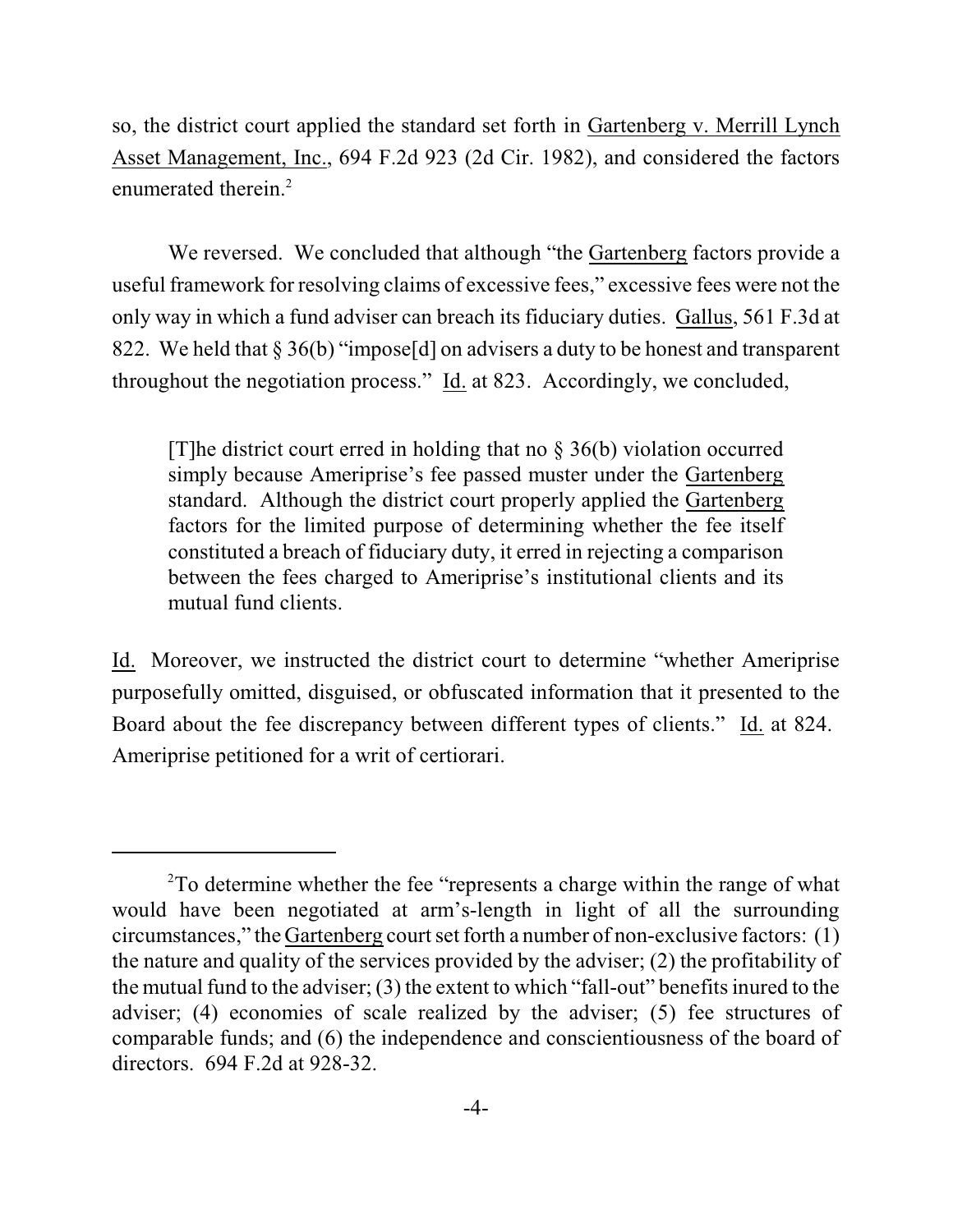While the first appeal was pending before our court, the Supreme Court granted certiorari in Jones v. Harris Associates L.P., to consider "what a mutual fund shareholder must prove in order to show that a mutual fund investment adviser breached the 'fiduciary duty with respect to the receipt of compensation for services'" under § 36(b). 130 S. Ct. at 1422 (quoting § 36(b)). After our decision was filed, the Court issued its decision in Jones and thereafter granted Ameriprise's petition, vacated our panel opinion, and remanded the case to us for further consideration in light of Jones. Ameriprise Fin., Inc. v. Gallus, 130 S. Ct. 2340 (2010). In turn, we remanded the case to the district court, which reinstated its earlier decision and reentered judgment in favor of Ameriprise. D. Ct. Order of Dec. 10, 2010.

## II.

In Jones, the Supreme Court concluded that "Gartenberg was correct in its basic formulation of what  $\S$  36(b) requires: to face liability under  $\S$  36(b), an investment adviser must charge a fee that is so disproportionately large that it bears no reasonable relationship to the services rendered and could not have been the product of arm's length bargaining." 130 S. Ct. at 1426. The Court adopted the meaning of fiduciary duty set forth in Pepper v. Litton, 308 U.S. 295 (1939). When reviewing a claim for breach of fiduciary duty, "[t]he essence of the test is whether or not under all the circumstances the transaction carries the earmarks of an arm's length bargain." Jones, 130 S. Ct. at 1427 (quoting Pepper, 308 U.S. at 306-07) (emphasis omitted). Accordingly, all relevant circumstances must be taken into account, and the benchmark for reviewing challenged fees is "the range of fees that might result from arm's-length bargaining." Id. (citing Gartenberg, 694 F.2d at 929).

The Supreme Court found that "Gartenberg's approach also reflects § 36(b)'s place in the statutory scheme[.]" Id. Gartenberg directs courts to consider the conscientiousness ofthe board of directors in its decision to approve the adviser's fee, 694 F.2d at 930, and the ICA instructs courts to give the board's approval of adviser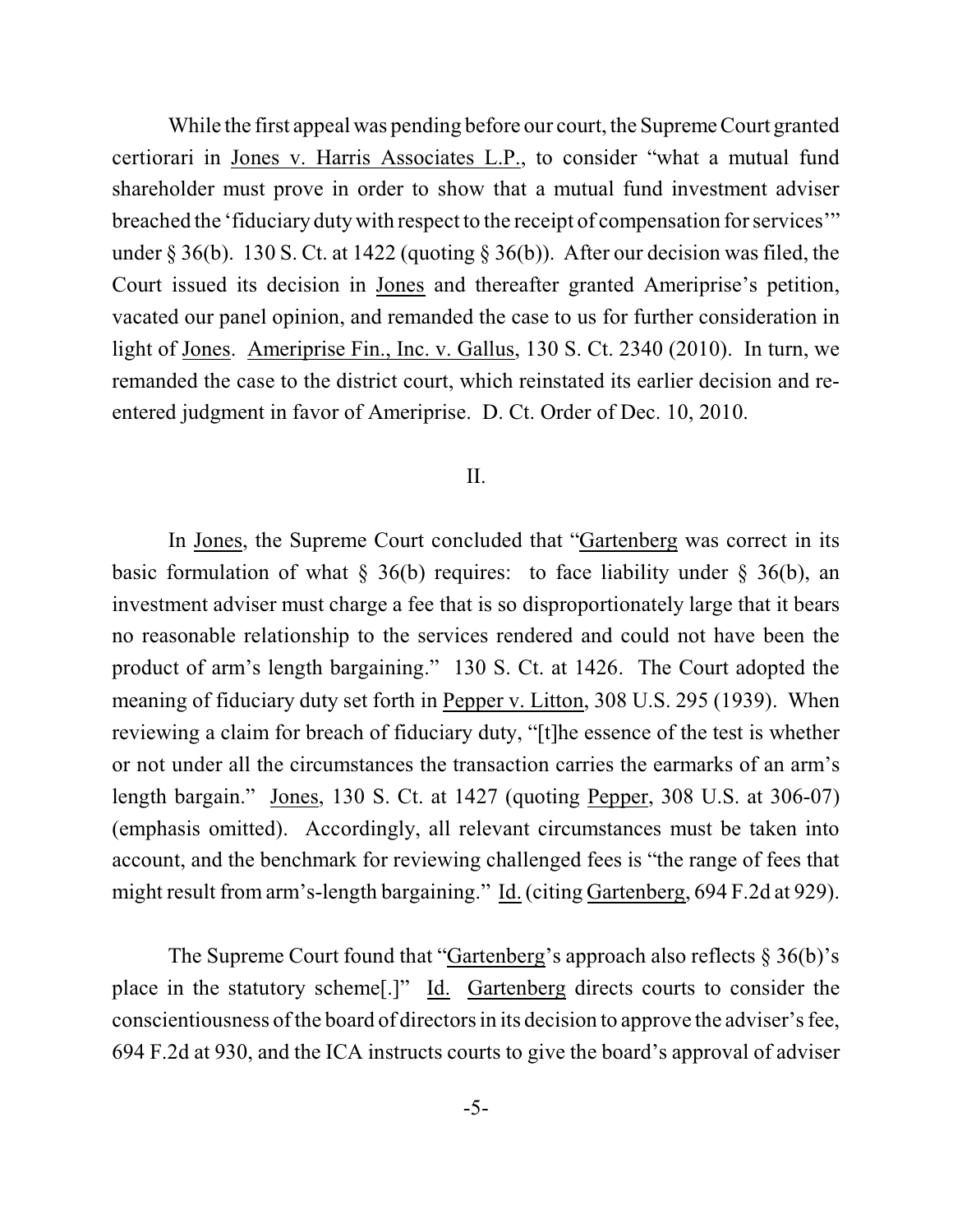compensation "such consideration . . . as is deemed appropriate under all the circumstances[,]" 15 U.S.C. § 80a-35(b)(2). From the statutory language, the Supreme Court drew the following inferences: "[A] measure of deference to a board's judgment may be appropriate in some instances," but "the appropriate measure of deference varies depending on the circumstances." Jones, 130 S. Ct. at 1428. We thus give deference to the board's approval "[w]here a board's process for negotiating and reviewing investment-adviser compensation isrobust[.]" Id. at 1429. Where, however, "the board's process was deficient or the adviser withheld important information, the court must take a more rigorous look at the outcome." Id. at 1430. Although § 36(b) is "sharply focused" on whether the fees are excessive, we evaluate the fee-negotiation process to determine the degree of deference that is due a board's decision to approve the adviser's fees. Id. (quoting Migdal v. Rowe Price-Fleming Int'l, Inc., 248 F.3d 321, 328 (4th Cir. 2001)). The Court concluded that Gartenberg's approach followed the ICA's directive. Id. at 1428; see Gartenberg, 694 F.2d at 930 ("[T]he expertise of the independent trustees of a fund, whether they are fully informed about all facts bearing on the adviser-manager's service and fee, and the extent of care and conscientiousness with which they perform their duties are important factors to be considered in deciding whether they and the adviser-manager are guilty of a breach of fiduciary duty in violation of § 36(b).").

The Supreme Court also clarified that comparisons between the fees that an adviser charges its institutional clients and the fees it charges its mutual fund clients may be relevant. "[C]ourts may give such comparisons the weight that they merit in light of the similarities and differences between the services that the clients in question require, but courts must be wary of inapt comparisons." Jones, 130 S. Ct. at 1428. In a footnote, the Court allayed the advisers' concerns thatsuch comparisons will "doo[m] [a]ny [f]und to [t]rial." Id. at 1429 n.8 (quoting Br. for Respondent) (alterations in Jones). "Only where plaintiffs have shown a large disparity in fees that cannot be explained by the different servicesin addition to other evidence that the fee is outside the arm's-length range will trial be appropriate." Id. By the same token,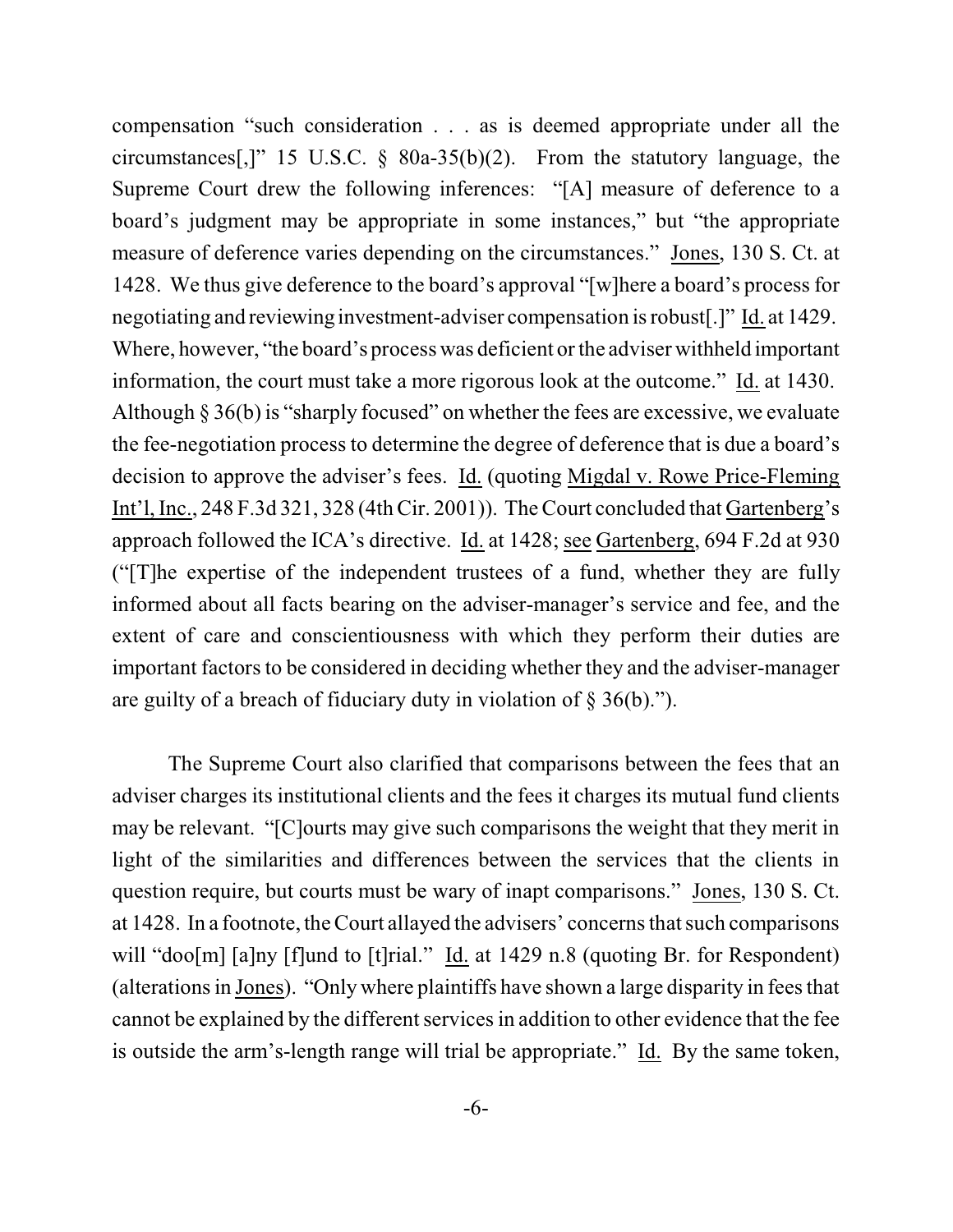the Court warned against relying too heavily on the fees charged to mutual funds by other advisers, noting that those fees might not have been the product of negotiations conducted at arm's length. Id. at 1429.

This appeal requires us to review *de novo* the district court's grant of summary judgment in favor of Ameriprise. See Ferguson v. United States, 484 F.3d 1068, 1072 (8th Cir. 2007) (standard of review). To do so, we must determine whether plaintiffs have raised a genuine issue of material fact that Ameriprise charged "a fee that is so disproportionately large that it bears no reasonable relationship to the services rendered and could not have been the product of arm's length bargaining." Jones, 130 S. Ct. at 1426. As explained more fully below, we conclude that the plaintiffs have failed to meet that burden.

## III.

Jones has altered the way in which we determine whether an adviser has breached its fiduciary duty under § 36(b). In our previous decision, we held that "the proper approach to § 36(b) is one that looks to both the adviser's conduct during negotiation and the end result. Unscrupulous behavior with respect to either can constitute a breach of fiduciary duty." Gallus, 561 F.3d at 823 (citation omitted). The plaintiffs urge us to forego reconsideration of that holding, but after Jones, a process-based failure alone does not constitute an independent violation of § 36(b). Instead, we have been instructed that  $\S 36(b)$  "is sharply focused on the question of whether the fees themselves were excessive." Jones, 130 S. Ct. at 1430 (quoting Migdal, 248 F.3d at 328, and citing 15 U.S.C. § 80a-35(b) (imposing a "fiduciary duty with respect to the *receipt of compensation* for services, or of payments of a material nature" (emphasis added in Jones))).

In evaluating an investment adviser's fiduciary duty, we continue to "take into account both procedure and substance."  $\underline{Id}$  at 1429. The fee-negotiation process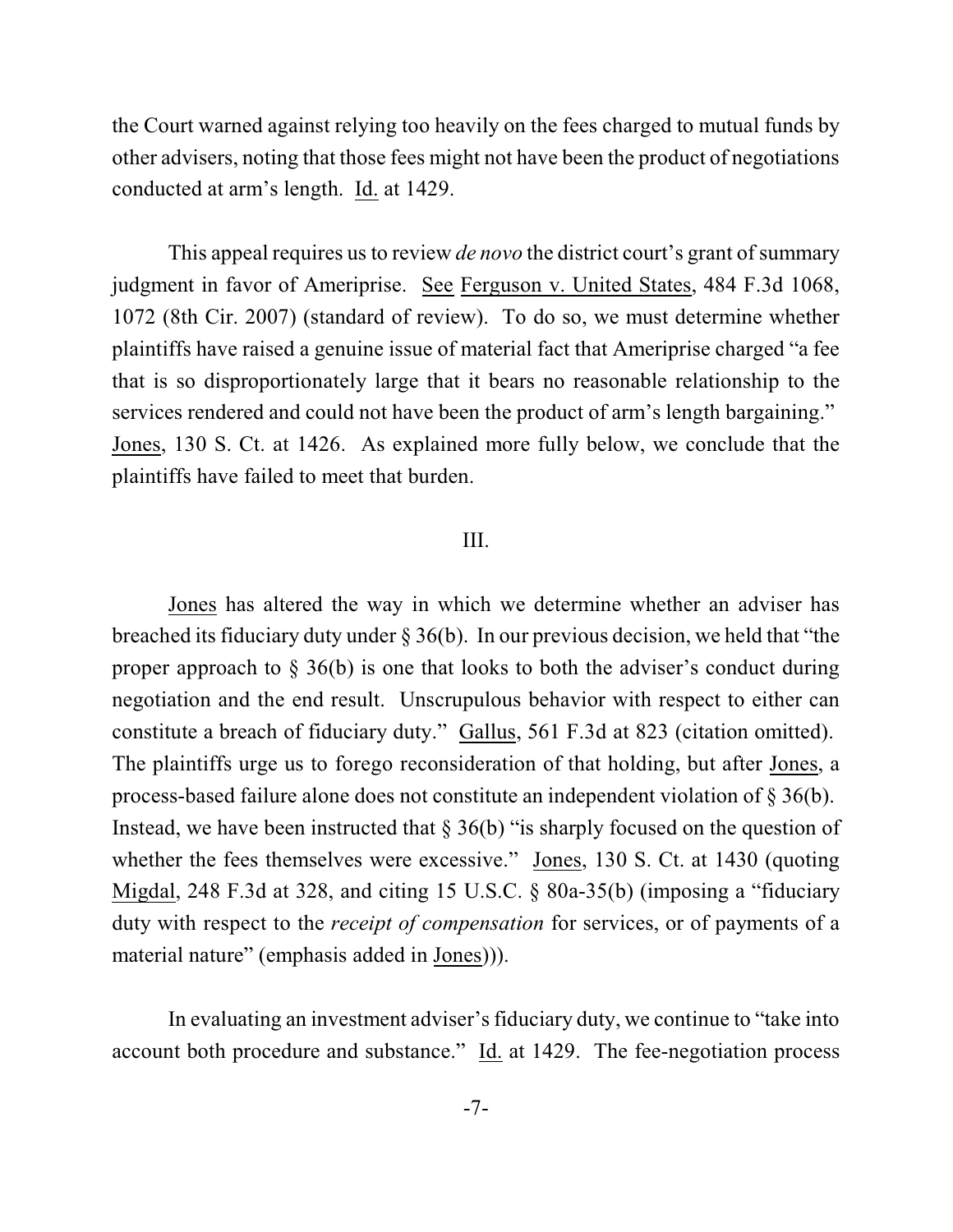remains crucially important, as it allows the court to determine the amount of deference to give the board's decision to approve the fee. If "the disinterested directors considered the relevant factors, their decision to approve a particular fee agreement is entitled to considerable weight, even if a court might weigh the factors differently." Id. If, however, the process of approving the fees was flawed—either because the board's process was deficient or because the adviser withheld material information—we must "take a more rigorous look at the outcome" and give less deference to the board's decision to approve the adviser's fees. Id. at 1430.

We fully considered the fee-negotiation process between the Board and Ameriprise in our prior panel opinion, albeit without the guidance of Jones. The record reflected that the negotiation focused on the advisory fees charged by peer mutual funds and that the outcome was "a fee arrangement that, broadly speaking, was comparable to the rates paid by shareholders of other mutual funds throughout the industry." Gallus, 561 F.3d at 819. We recounted the information that had been provided to the Board, "including reports on the services provided to the Funds, the personnel providing those services, the investment performance of the Funds, and the profit Ameriprise derived fromthe Funds." Id. at 818. We also reviewed the Board's requests for further data and Ameriprise's response. For example, after the Board became aware of the comparatively lower fees Ameriprise charged its institutional clients, it requested a report explaining the similarities and differences between the two types of accounts. This report, entitled the San Diego Office Review, compared the fee structures of Ameriprise's mutual funds and its institutional accounts. The Board thus considered the relevant factors, and its process can fairly be described as robust. 3

Notwithstanding the Board's efforts, there remains the question of the deference to be accorded its decision in light of the fact that the Board was not

<sup>&</sup>lt;sup>3</sup>The plaintiffs did not challenge the Board members' independence.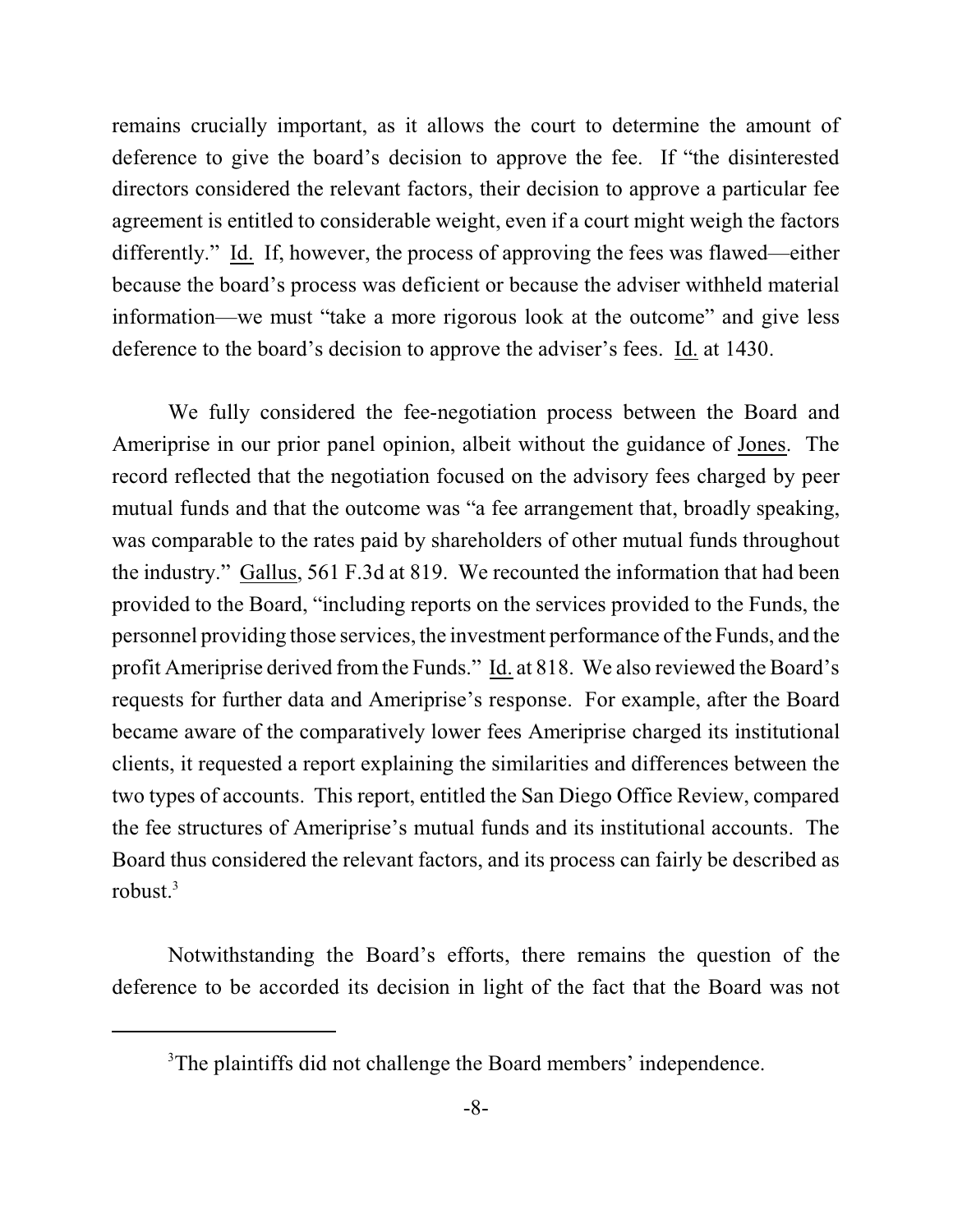apprised of all relevant information regarding the fee discrepancy between Ameriprise's mutual fund and institutional clients. The plaintiffs further maintain that the Board's process was flawed because the Board relied too heavily on a comparison between Ameriprise's fees and those charged by other advisers. Jones cautioned courts that such comparisons are problematic because the comparison fees, "like those challenged, may not be the product of negotiations conducted at arm's length." 130 S. Ct. at 1429. In light of these circumstances, less deference is given to the Board's judgment than would have been the case had Ameriprise been candid about the fees it charged its clients and had the Board not focused primarily on tethering the fees to the industry median. $4$  Moreover, in such circumstances courts are to "take a more rigorous look at the outcome of the negotiations," the fees themselves. See id. at 1430.

We turn then to the comparison between the fees charged to Ameriprise's mutual fund clients and the fees charged to its institutional clients. The plaintiffs argue that such a comparison is probative and that the disparity in fees is evidence that Ameriprise charged excessive fees to its mutual fund clients. Ameriprise contends that the comparison has no factual predicate and thus is not relevant. Although the disparity in fees charged to Ameriprise's different clients is likely relevant to whether the fees fall within the arm's length range, see Gallus, 561 F.3d at 824, the plaintiffs have failed to set forth the additional evidence required to survive summary judgment. See Jones, 130 S. Ct. at 1429 n.8.

<sup>&</sup>lt;sup>4</sup>We disagree with the plaintiffs' argument that "[a] defective process implies an excessive fee." Appellants' Br. 23. A defective process affects the amount of deference we give to the fee arrangement reached between the board of directors and the adviser of the fund. Jones, 130 S. Ct. at 1429-30; see 15 U.S.C. § 80a-35(b)(2); Gartenberg, 694 F.2d at 930.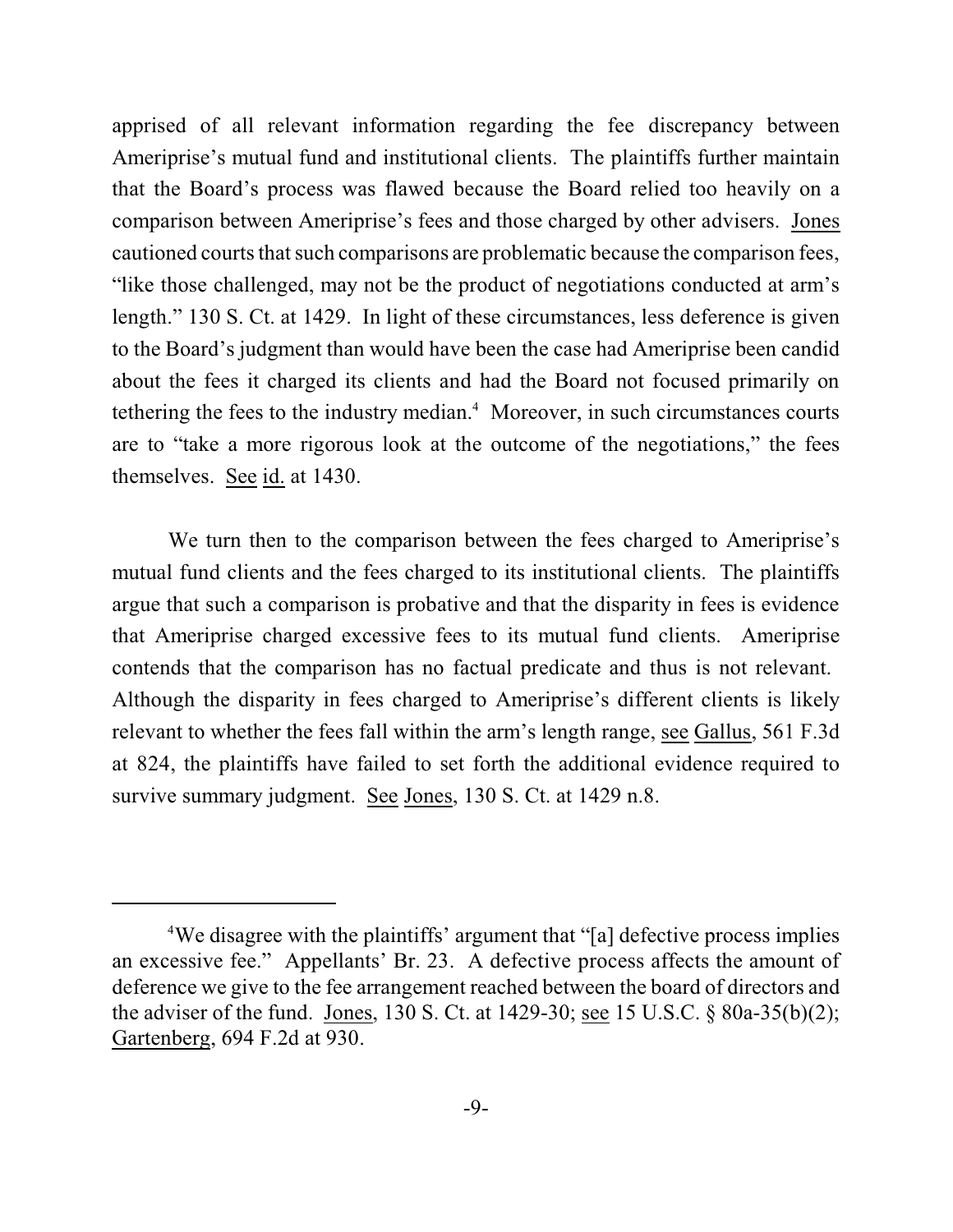The plaintiffs maintain that they presented additional evidence in the following categories to show that the fees are beyond the arm's length range: Ameriprise retained the economies of scale it realized from the Funds; Ameriprise recognized excessive "fall out" financial benefits from its relationship with the Funds;<sup>5</sup> and the Funds did not perform well. In its original analysis of the Gartenberg factors, the district court considered each of these categories and the evidence presented in support thereof. It concluded that the evidence was insufficient to meet the Gartenberg standard and survive summary judgment. D. Ct. Order of July 10, 2007, at 11-16. We agreed with that part of the district court's analysis and rejected the plaintiffs' contention that this evidence showed that the fees constituted a breach of fiduciary duty. Gallus, 561 F.3d at 823 (concluding that "the district court properly applied the Gartenberg factors for the limited purpose of determining whether the fee itself constituted a breach of fiduciary duty"). We conclude that nothing in Jones requires us to revisit these arguments.

The plaintiffs also argue that the flawed fee-negotiation process constitutes additional evidence that the fees are outside the arm's length range. As set forth above, any deficiencies in the process affects the amount of deference we give to the board's decision to approve the adviser's fee. Where the negotiations were flawed, Jones also requires courts to "take a more rigorous look at the outcome." 130 S. Ct. at 1430. We do not read Jones to allow a deficient process to be the additional evidence required to survive summary judgment, however, because the opinion's language again focuses on evidence that the fee is outside the arm's length range. Id. at 1429 n.8 ("Only where plaintiffs have shown a large disparity in fees that cannot

 ${}^{5}$ Gartenberg described "fall out" benefits as benefits to the adviser "in the form of commissions on non-Fund securities business generated by Fund customers and interest income on funds (known as the 'float') held by the Broker from the date when a redemption check is issued by the Fund to its customers until the date it clears." 694 F.2d at 932.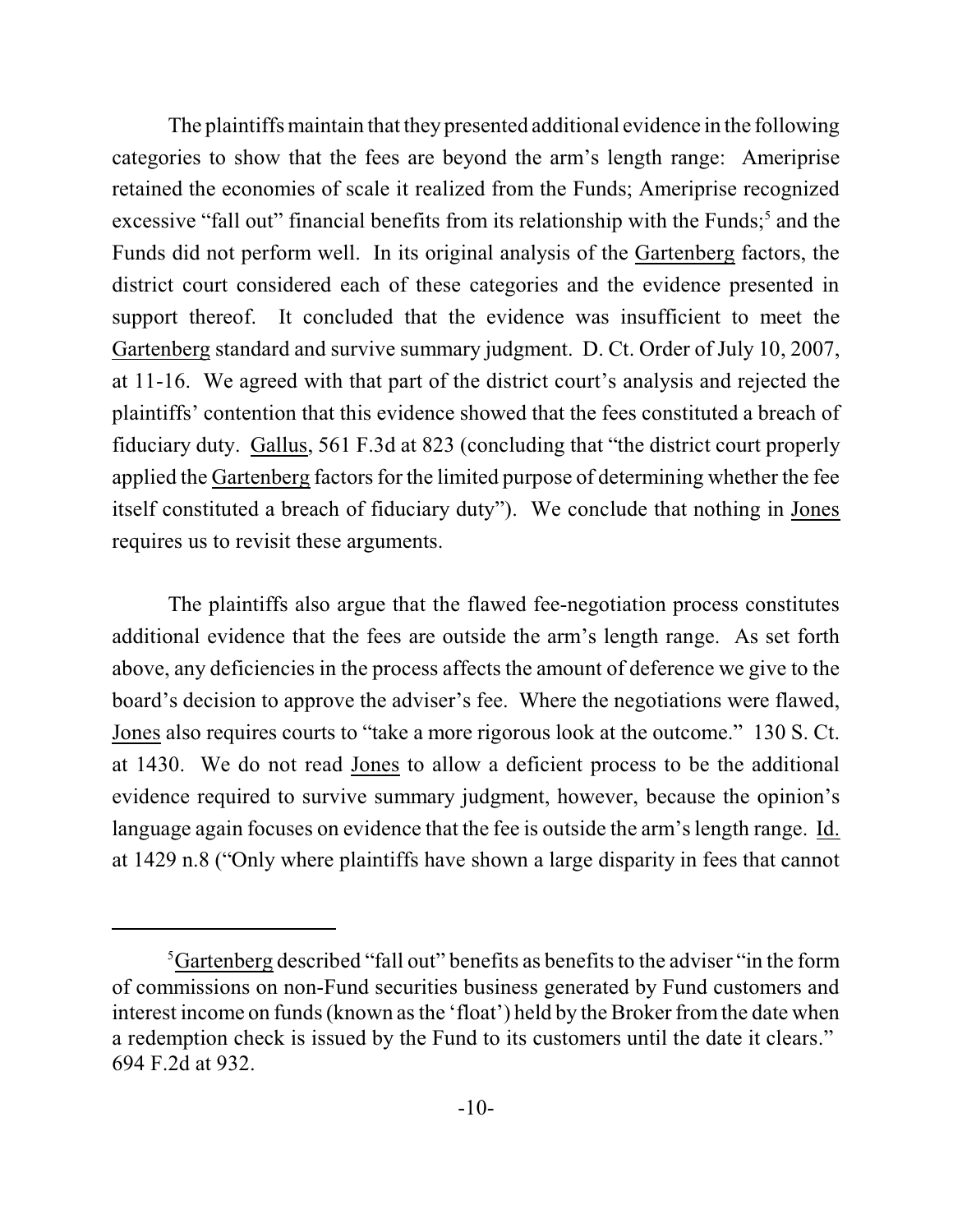be explained by the different services in addition to *other evidence that the fee is outside the arm's-length range* will trial be appropriate." ) (emphasis added).

The plaintiffs' final argument with respect to the adviser fees is that the district court failed to subject the fees to the greater scrutiny required when the feenegotiation process is deficient. Although the district court did not reconsider the similarities and differences between Ameriprise's mutual fund and institutional clients, that analysis is not dispositive to the outcome of the case because the plaintiffs failed to set forth additional evidence that the fees were outside the arm's length range. We conclude that, when considered in the light of Jones, the district court's initial review of the other relevant circumstances and the disputed fees themselves was sufficiently detailed to constitute a "rigorous look at the outcome," 130 S. Ct. at 1430, and that there is thus no need to remand for further proceedings.

## IV.

Section 12b of the ICA mandates that an investment company acting as a distributor of its own securities comply with the rules and regulations promulgated thereunder by the Securities and Exchange Commission (SEC). 15 U.S.C. § 80a-12(b). Under SEC Rule 12(b)(1), Ameriprise is held to the fiduciary standard set forth in § 36(b) when, in accordance with the law, it compensates underwriters, dealers, and sales personnel with a percentage of its fund's assets in connection with the distribution and marketing of its fund's shares. 17 C.F.R. § 270.12b-1. The plaintiffs argue that Ameriprise's 12b-1 fees violate § 36(b), but they have failed to show that the fees are outside "the range of what would have been negotiated at arm's-length in the light of all of the surrounding circumstances[.]" Gartenberg, 694 F.2d at 928. Instead, they have argued that the standard for review is whether the 12b-1 fees benefit the mutual fund and its shareholders and that Ameriprise's shareholders received no net benefit from the 12b-1 fee. When viewed in light of the proper analytical framework, the plaintiffs have failed to meet the Gartenberg